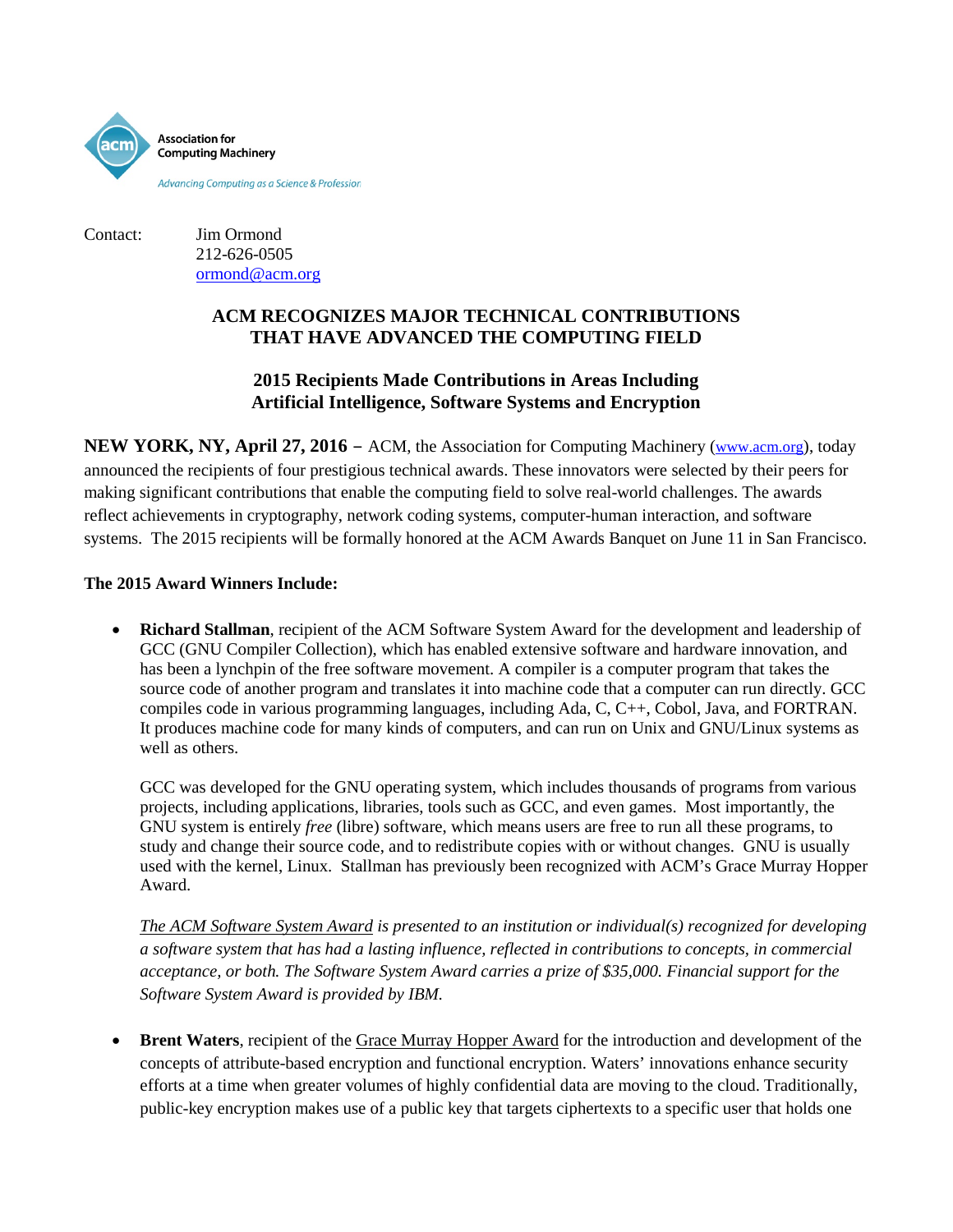secret key. Waters' introduction of attribute-based encryption presented a new design where an administrator can create a policy-specific decryption key that will enable decryption of only the underlying files that satisfy the policy. Functional encryption, as conceived by Waters, takes things further by allowing an administrator to create private keys that allow a decryptor to learn only a particular function of the encrypted data, thus limiting their view to what they need to know about the data. Waters is an associate professor at the University of Texas at Austin. He has been named a Sloan Fellow, a Packard Fellow and a Microsoft Faculty Fellow. His many additional honors include receiving the Presidential Early Career Award for Scientists and Engineers.

*The Grace Murray Hopper Award is given to the outstanding young computer professional of the year, selected on the basis of a single recent major technical or service contribution. This award is accompanied by a prize of \$35,000. The candidate must have been 35 years of age or less at the time the qualifying contribution was made. Financial support for this award is provided by Microsoft.* 

• **Michael Luby**, recipient of the [Paris Kanellakis Theory and Practice Award](http://awards.acm.org/kanellakis/) for groundbreaking contributions to erasure correcting codes, which are essential for improving the quality of video transmission over the Internet. An important aspect of coding theory is to ensure that it is possible to recover data at a receiver transmitted from a sender, despite the fact that errors, often occurring naturally from "noise" on a channel, can impair the transmission. In coding theory, Luby made several theoretical contributions —including, but not limited to, Tornado Codes, Fountain Codes, and LT Codes — that have led to major advances in the reliable transmission and recoverability of data across mobile, broadcast and satellite channels. His work on erasure correcting codes has had an especially significant impact on the ability to stream videos, including mobile broadcast TV channels. Luby's contributions have been applied to military technology as well as consumer devices in both wired and wireless networks. Luby is a vice president of technology at Qualcomm Technologies, Inc., a subsidiary of Qualcomm Incorporated, and an ACM Fellow.

*The Paris Kanellakis Theory and Practice Award honors specific theoretical accomplishments that have had a significant and demonstrable effect on the practice of computing. This award is accompanied by a prize of \$10,000 and is endowed by contributions from the Kanellakis family, with additional financial support provided by ACM's Special Interest Groups on Algorithms and Computation Theory (SIGACT), Design Automation (SIGDA), Management of Data (SIGMOD), and Programming Languages (SIGPLAN), the ACM SIG Projects Fund, and individual contributions.*

• **Eric Horvitz**, recipient of the ACM - [AAAI Allen Newell Award](http://awards.acm.org/newell/) for contributions to artificial intelligence and human-computer interaction spanning the computing and decision sciences through developing principles and models of sensing, reflection, and rational action. His contributions have advanced the understanding of how computing systems can reflect about their own reasoning and about the goals and cognition of people. He showed how these methods can enable people and machines to work closely together as coordinated teams to solve problems, taking advantage of the complementarities of human and machine intelligence. Horvitz has played a leadership role in the development and fielding of practical applications including intelligent cloud services that make predictions about road traffic patterns and provide ideal route directions; computational models that assist physicians with decisions about such outcomes as readmissions and infections; methods that allocate resources within operating